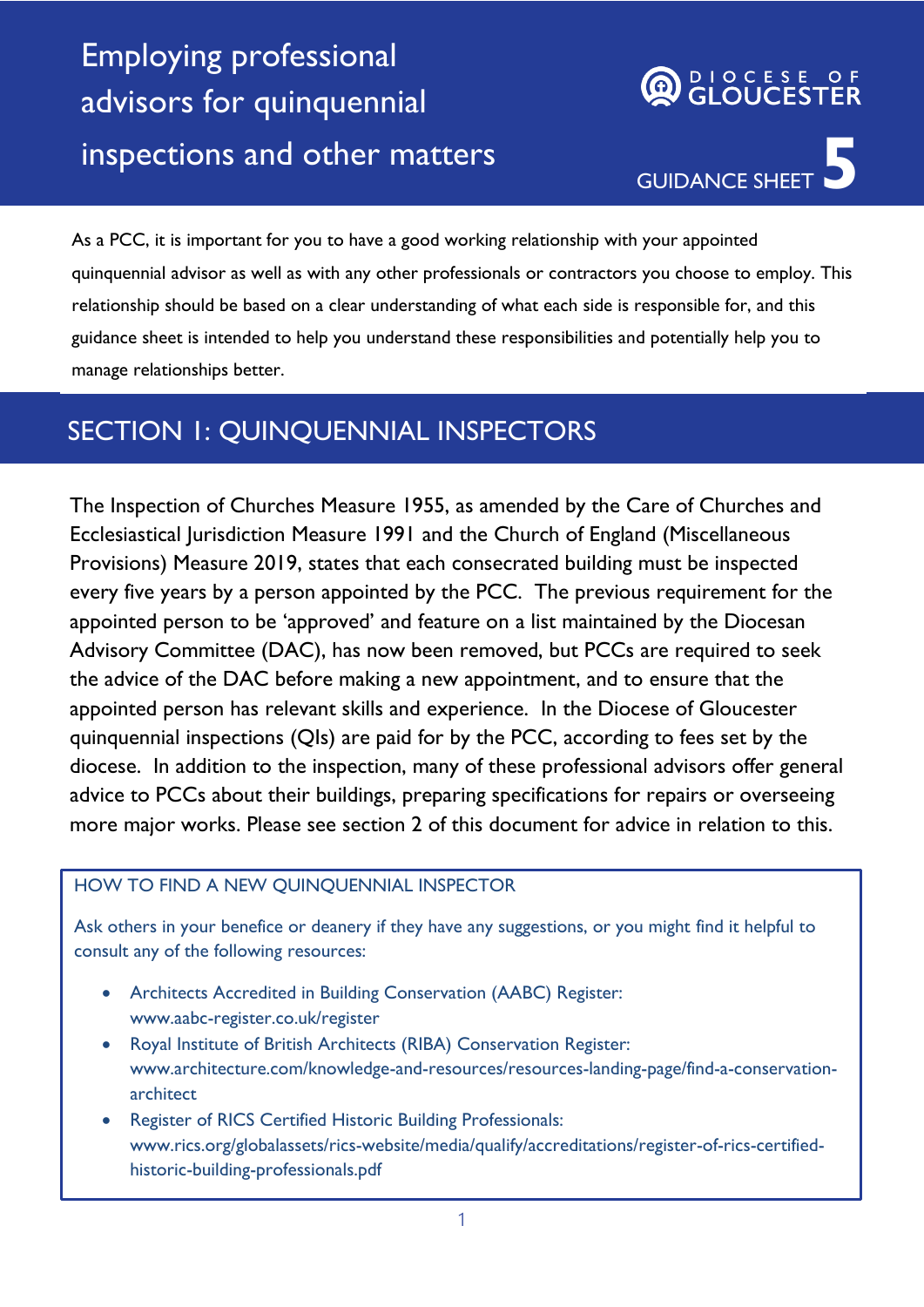#### WHO CAN CARRY OUT QUINQUENNIAL INSPECTIONS

#### **Professionals who have previously undertaken QIs of churches:**

If you want to appoint someone who has previously undertaken a QI of a church, and you have seen a sample copy of their reports and are happy, the PCC then needs to contact the DAC with details of the proposed appointment, including details of which church(es) the proposed person has previously inspected and in which diocese. We will then offer our advice in order for you to consider this before making the appointment.

#### **Professionals who have not previously undertaken QIs of churches:**

If you want to appoint someone who has not previously undertaken quinquennial inspections for churches before, PCC members will need to satisfy themselves that the person has the necessary skills and experience in order to advise you properly. To help you do this, we have compiled a template application form, which you may wish to use when approaching people. This can be downloaded from our website. Once you have identified someone you would like to appoint, the PCC needs to contact the DAC, in order to obtain advice on the candidate's suitability. This must be done prior an appointment being made and you can do this simply by emailing or writing to us, informing us briefly who the proposed inspector is, and a copy of their successful submission to you. We will then review the information and offer our advice. It is vitally important that you obtain the DACs advice prior to appointment, to ensure that any QI report they produce is admissible.

#### **Professionals with personal connections to the PCC/parish:**

It may be that the PCC would like to appoint someone who is already known to the parish. Members of a PCC and churchwardens are barred from appointment as a quinquennial inspector to their own church in any case. But as a general rule, we would not encourage PCCs to appoint someone who has a personal connection with the parish. Conflicts of interest can sometimes occur, and even where there is no direct conflict, the relationship may cause difficulty or embarrassment to the PCC, if things do not work out as planned. This may be particularly the case if the professional is doing the work for free or for a reduced fee, perhaps as a form of Christian stewardship. If you nevertheless decide to appoint someone with close links to the church, then you should at least ensure that as usual the scope and terms of the appointment are clearly set out in writing and that the work is covered by normal Professional Indemnity Insurance.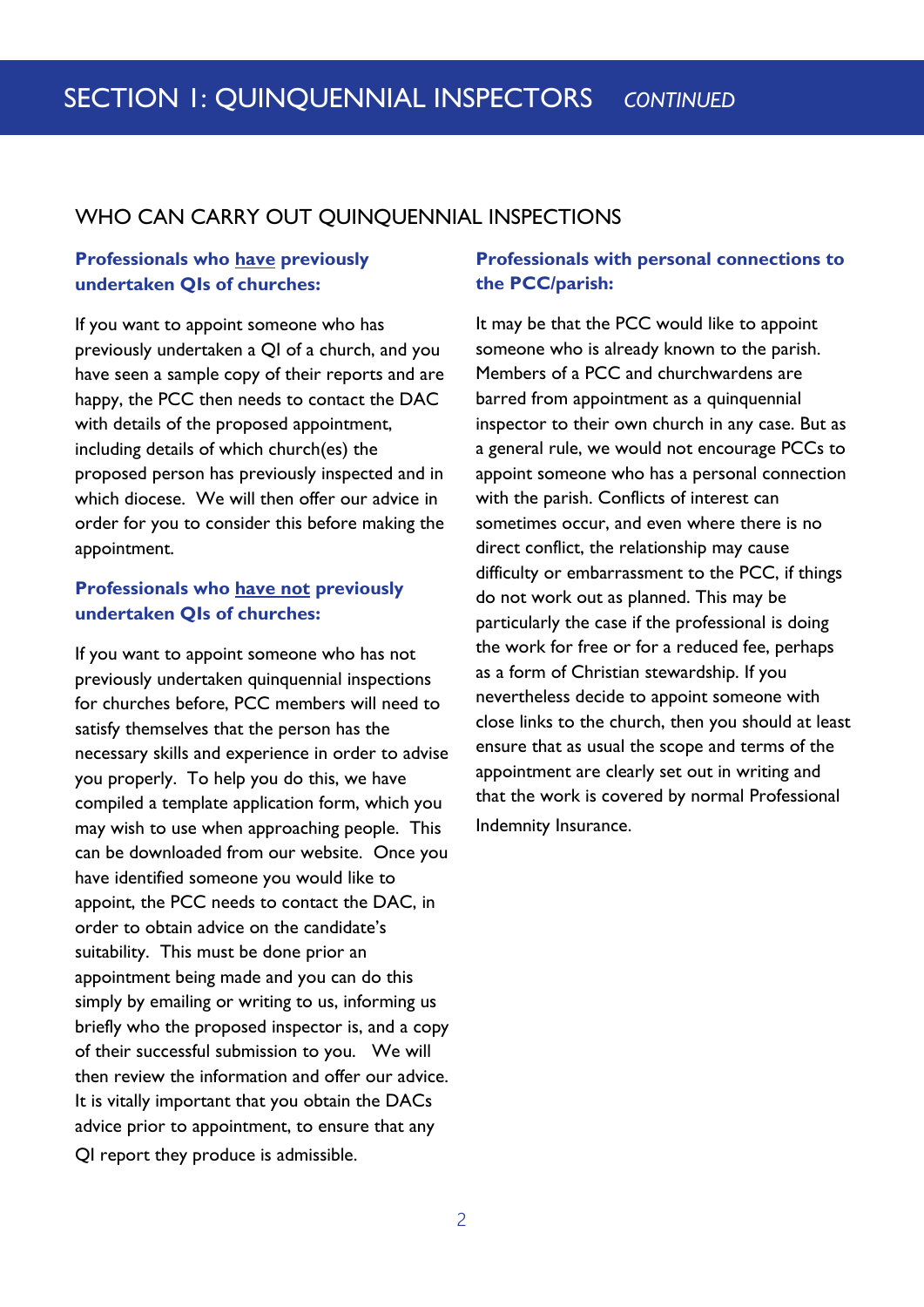### SECTION 1: QUINQUENNIAL INSPECTORS *CONTINUED*

#### WHAT TO CONSIDER WHEN CHOOSING A QUINQUENNIAL INSPECTOR

This list is not exhaustive but is intended as guidance for PCCs looking to appoint someone new.

#### 1. Qualifications and experience

It is important that your quinquennial inspector has sufficient qualifications, and experience of buildings similar to yours. Particularly if your church is listed, it is important that your appointed person has experience of working with comparable listed buildings though these do not need to necessarily be churches. Experience of working with other churches is an advantage but not essential.

#### 2. Costs

The fees for quinquennial inspections are set annually by the diocese, but your appointed inspector will be entitled to charge your PCC separately for "extras", such as travelling expenses, photography, copying etc. This should be clarified from the outset so you do not get any unexpected bills. In addition, it is also worthwhile clarifying what the architect/ surveyor's general fee structure is for additional work, and clarifying what their policy would be about informal advice. Some inspectors will offer a certain degree of general advice for free, but would they charge to attend a site visit, offer you a sketch plan, or comment on a specialist report? Clarifying this upfront is important.

#### 3. Personality and enthusiasm

It is really important that you feel comfortable working with your quinquennial inspector, and that you feel that they are sympathetic to the needs of your PCC and wider congregation. Inviting potential new inspectors to your church and to meet members of the PCC is a really good way of establishing a good working relationship,

and will help you assess whether they suit your style of working.

#### 4. Access requirements

Check that your proposed inspector is happy to use the types of ladders and equipment which are normally used in your church. Every church is different and access arrangements vary hugely.

#### 5. Other work

If you are considering using your quinquennial inspector for work in addition to the quinquennial report, and you are likely to need grant assistance from the National Lottery Heritage Fund (formerly the HLF), your appointed person will need to hold membership of the AABC (Architect Accredited in Building Conservation), RIBA Conservation Register or the RICS (Royal Institute of Chartered Surveyors) conservation accreditation scheme.

#### 6. Insurance

Do check the value of the your inspector's Professional Indemnity Insurance (bearing in mind that £250,000 for each claim is a suitable minimum), and check for any history of past claims.

#### 7. Location

It might seem sensible to choose someone who lives/works closest to your church, but most quinquennial inspectors travel widely so proximity should not be a primary consideration.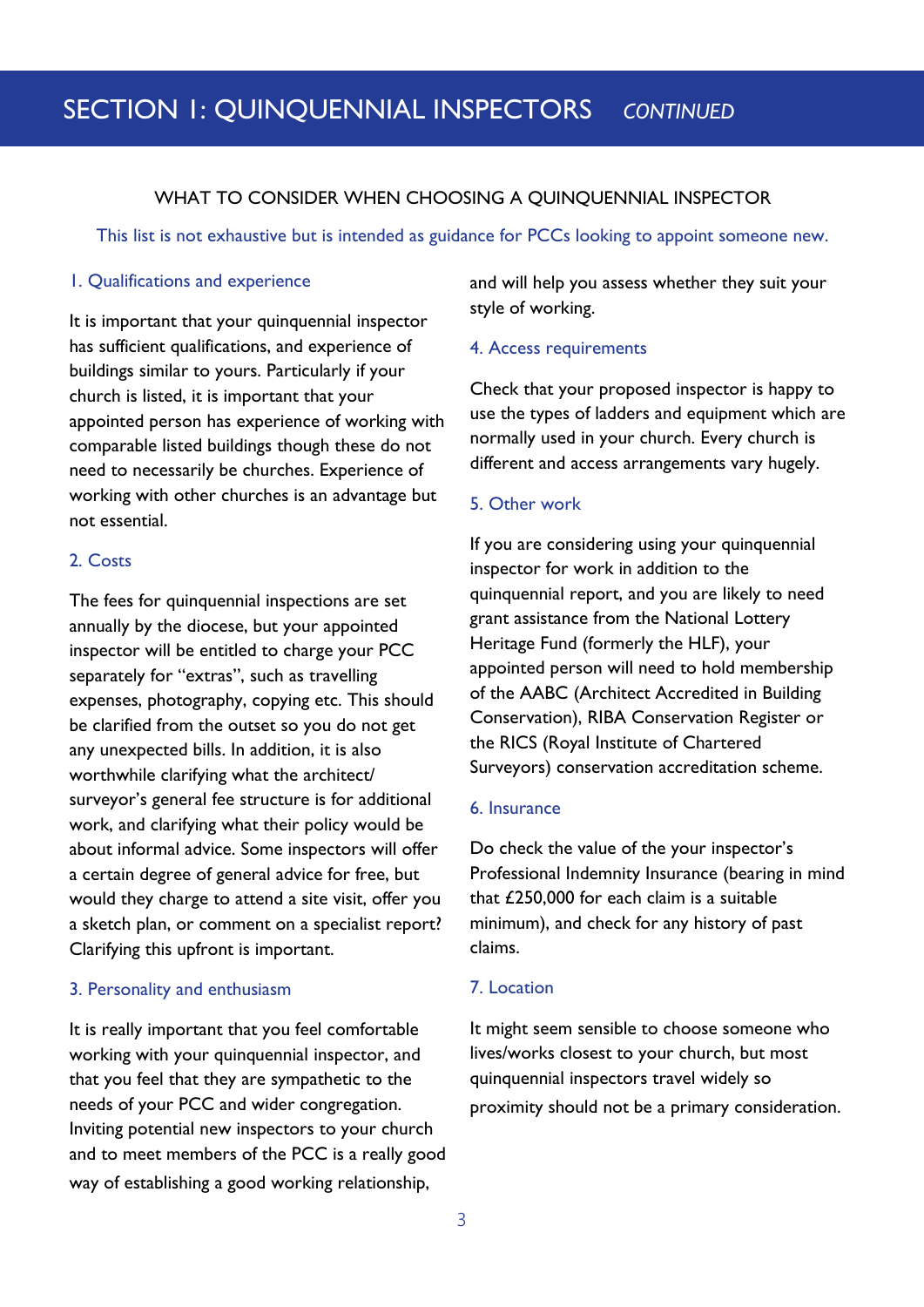#### PROCESS FOR SELECTING A NEW QUINQUENNIAL INSPECTOR

The following is a suggested procedure:

• Appoint a small group who will be responsible for researching this and who will finally report back to your PCC with a recommendation. It is probably worthwhile including at least one churchwarden as they are likely to liaise with the inspector most often.

• The small group should identify a shortlist of perhaps three/ four candidates using the suggested resources on page 1.

• Prospective candidates should then be contacted and asked whether they would like to be considered. You may choose to use the template application form available for download from our website, or alternatively ask for details of their experience along the lines of the points raised on page 3.

• On the basis of the responses received, the group could then either invite the preferred candidate to your church for a discussion, or visit them at their offices. In either case the group should try to get a feel for the type of work the potential inspector normally undertakes, and be satisfied that you're comfortable with their approach.

• The small group should the contact the DAC for their advice on the proposed candidate, before reporting back to the PCC who make the final decision.

N.B Please remember that if you are in the position of replacing another quinquennial inspector for whatever reason, it is important that you give them written notice, and ensure your account with them is fully paid up at the point your contract with them ceases.

#### WHAT THE QUINQUENNIAL REPORT SHOULD CONTAIN

This is explained in detail in the *Scheme for the Quinquennial Inspection of Churches 2019*, a copy of which can be obtained from the DAC Secretary or downloaded from our website. The supplementary document *Guidance Sheet 6: Quinquennial Inspections: Process and Content*, explains how to carry out the inspection and write the report, and a copy of this has been sent to all those inspectors who currently work for churches in this diocese. This document can also be obtained from the DAC Secretary or downloaded from our website.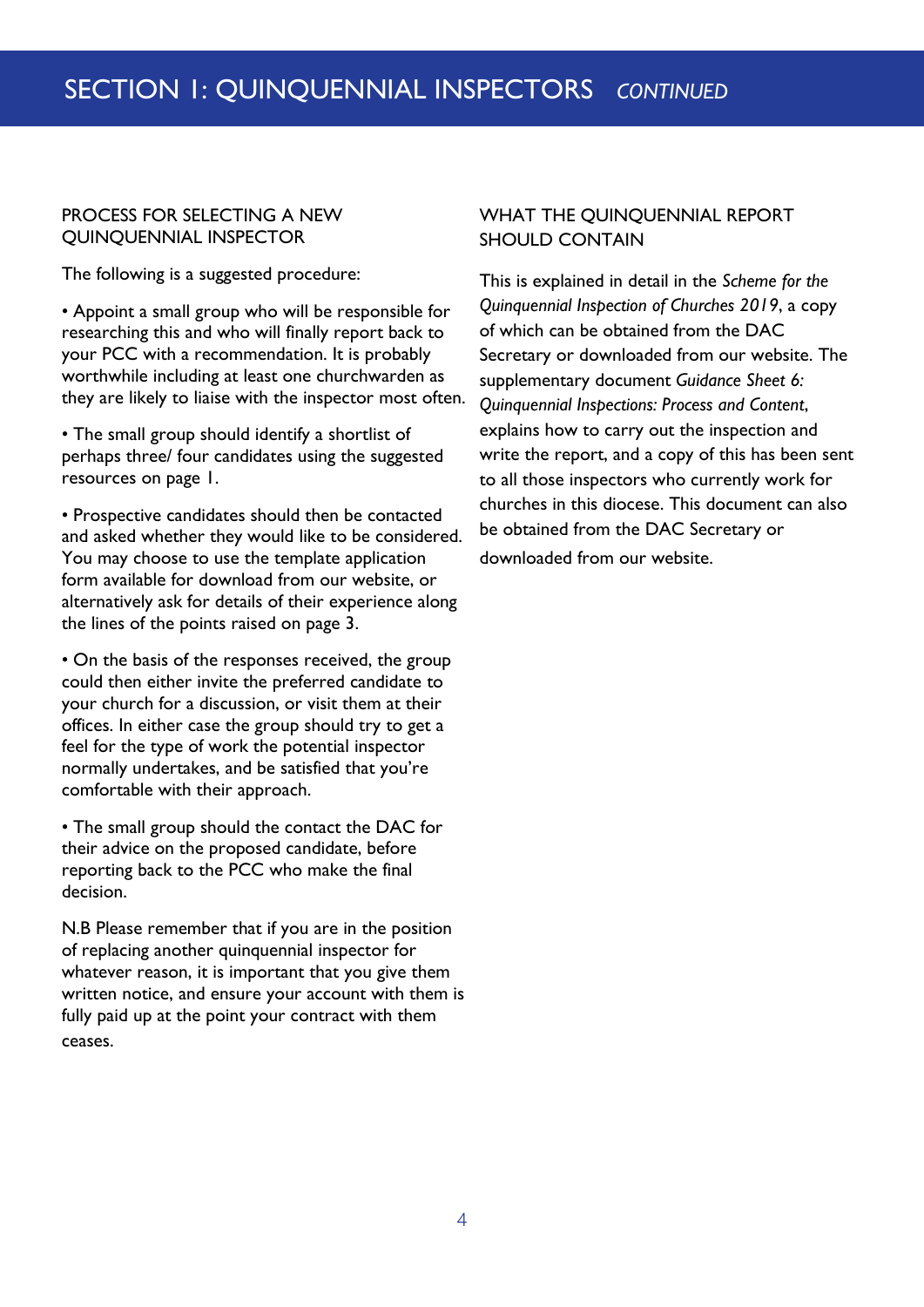#### EMPLOYING YOUR QI FOR WORK IN ADDITION TO THE INSPECTION

Almost all PCCs choose to employ quinquennial inspectors for work in addition to the five yearly inspection report. This additional work might include specifying repairs, planning re-ordering, writing reports or designing and managing a new development project. If your PCC decides to employ your QI advisor for this kind of additional work, you should negotiate this with them directly.

#### EMPLOYING AN ARCHITECT / SURVEYOR OTHER THAN YOUR QI

For work in addition to your QI report, PCCs are entitled to employ any architect or surveyor of your choosing. If the quinquennial inspector is not to be employed for a particular project, out of courtesy, the PCC should still inform him/her of its proposals, particularly if it intends to re-employ their services in future.

The most likely scenario in which a different architect/surveyor from your quinquennial one would be employed, is where a PCC is planning a major new development project requiring significant and original design input. It may be that your QI advisor is capable of advising you on this as well, but if you choose to employ someone else both your PCC and the DAC will need to be satisfied that your chosen professional is suitable for the work you intend to do.

You might want to use the 7 headings suggested earlier on in this document to help select an architect/surveyor, or alternatively the RIBA (Royal Institute of British Architects) Nominations Service and the RICS 'Find a Surveyor' service match clients to suitable architectural practices and chartered surveyors respectively.

#### INSTRUCTING AND COMMUNICATING WITH YOUR ARCHITECT / SURVEYOR

When dealing with any architect or surveyor, whether or not they undertake your QI, the nature and extent of each item of work should always be agreed in advance and in writing. Architects/ surveyors should be fully briefed and work to clearly defined and agreed schedules of work, with all instructions being agreed by your full PCC, unless they relate to matters which have been delegated to a fabric sub-committee. With complex projects it is worthwhile designating a single point of contact between the PCC and your architect/surveyor in order to avoid potentially conflicting instructions. In addition, agreeing a procedure for dealing with urgent or unforeseen works is also worthwhile to ensure complex projects do not grind to a halt when minor changes need to be made.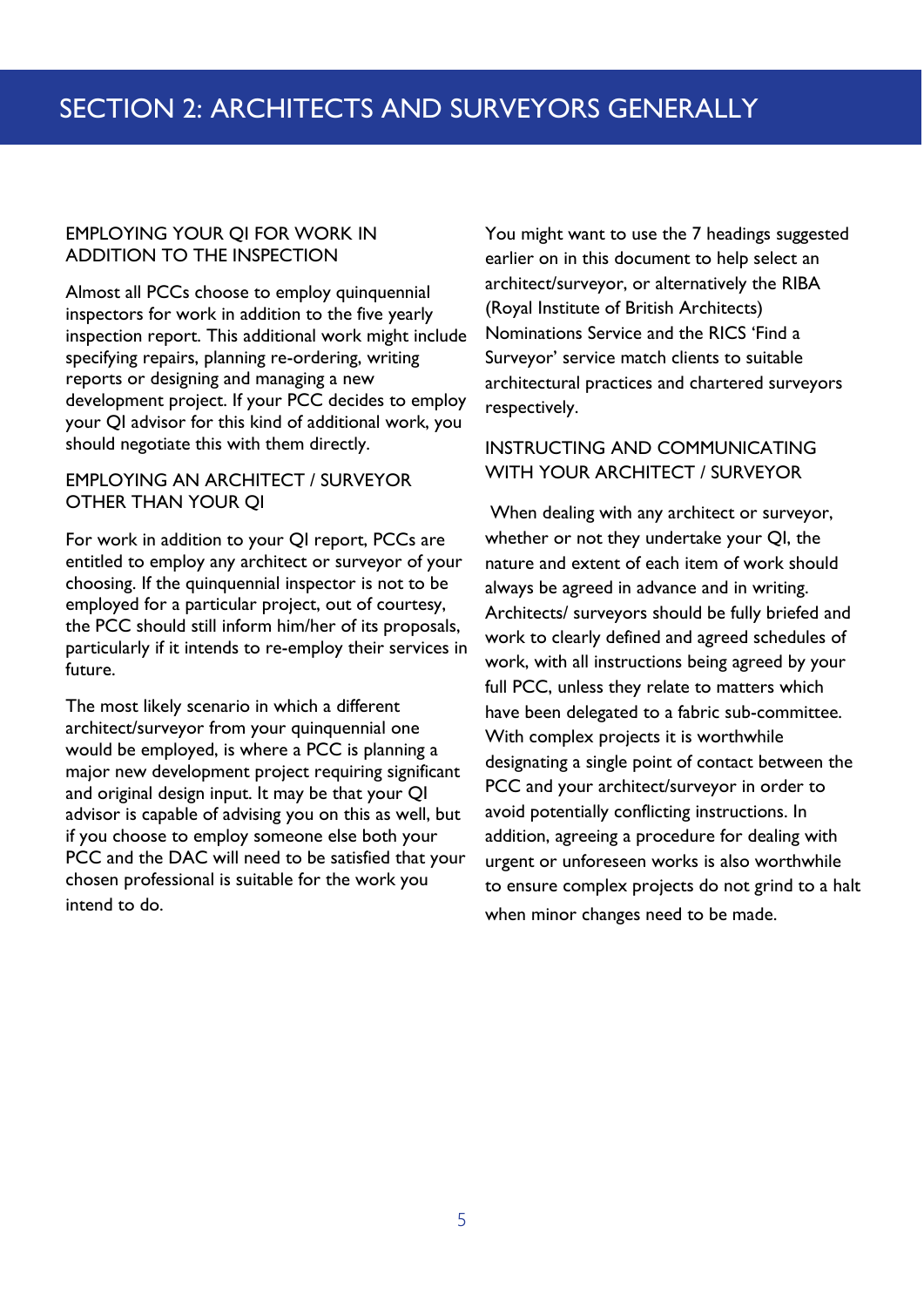#### FEES

The most important thing to remember is that fees should be agreed in advance and in writing. Many architects/surveyors will have a written fee structure explaining their policy on the provision of informal advice and the extent to which they will be prepared to provide this without charging a fee. It is sensible (and not in any way inappropriate) to clarify this at an early stage. For small stand-alone projects, a simple agreement via an exchange of letters may suffice. Fees may be calculated on the basis of a percentage of the cost of the works (most usual), or on a time and expenses basis, or on a lump sum basis, the latter being suitable for feasibility studies. For larger projects, published forms of agreement, called RIBA Agreements 2010 are available from the RIBA. Please note that a "fixed price" contract does not necessarily mean there will be no increases in costs. Variations may occur in relation to unexpected additional works, and such increases will be reflected in the architect's fees.

#### HANDOVER BETWEEN ARCHITECTS / SURVEYORS DURING A PROJECT

This is very rare, but if you do decide to employ a new architect or surveyor part-way through a project they must obtain their predecessor's written agreement and make any necessary licence agreements before using any feasibility studies, pre-development reports, drawings or other materials produced by the first architect/surveyor in the course of their work on your church. Contact the RIBA or RICS for further information about the correct procedure for doing this.

#### WHAT HAPPENS IF SOMETHING GOES WRONG?

Experience shows that it is usually better to try and maintain a long term arrangement with an architect/surveyor, rather than to change frequently. This avoids the risk of costly changes in repair philosophy and leads to a better understanding and commitment to your congregation and building. Professionals are more likely to undertake small unprofitable works if they think they may be involved in future larger scale projects. Many architects/surveyors become very committed to the buildings they look after, and it is much better to do everything you can to resolve any problems before considering terminating a professional relationship. If you have any queries about the professional standards which architects and surveyors work to, please contact RIBA or RICS respectively for further details.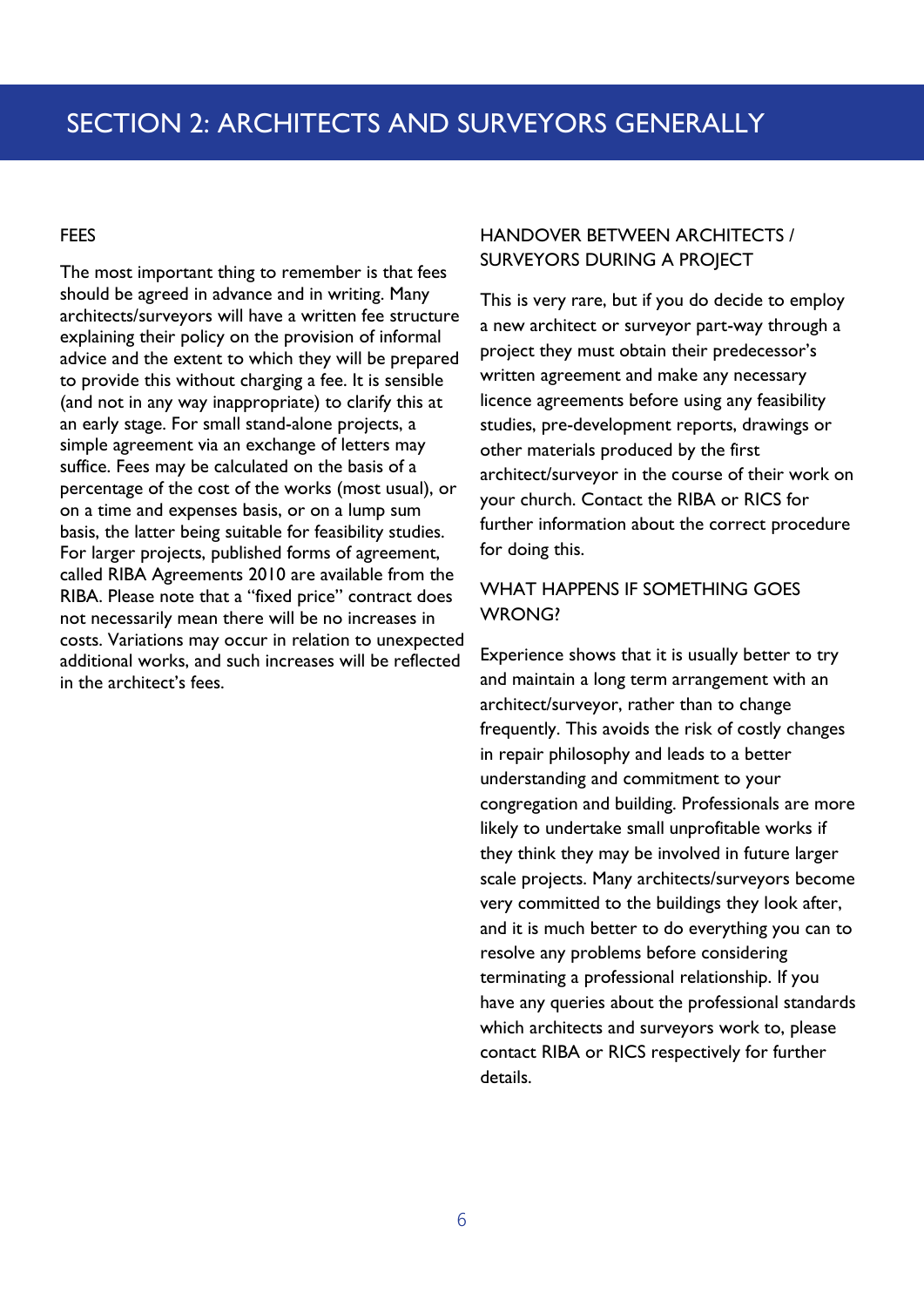It is likely that at some stage your PCC will need to employ specialist building professionals other than architects or surveyors. Lighting designers, heating engineers and specialist conservators for example, may be needed to offer particular expert advice. In larger more complex schemes it may be necessary to have your architect/ surveyor overseeing and coordinating these trades, particularly where the work may have wider implications for the building as a whole. Underfloor heating is a good example where its installation can have an impact on floor level, doors and ramps, as well as affecting the building fabric and requiring new pipes and boilers to be sensitively located.

However, in some instances, it may be simpler and cheaper for your PCC to deal directly with the specialist or contractor. Every contractor or professional is different in this respect and some will feel much more comfortable working independent of an architect/surveyor than others. For example, if you find a very good lime craftsman who is proposing to do some localised re-pointing for you, he or she might be perfectly capable of specifying the correct lime and aggregate to use for the repair. Others might feel more confident taking their direction from your architect/surveyor. If you are not sure whether to involve an architect/ surveyor, please contact the DAC Secretary for further advice.

Whether or not you choose to involve an architect/surveyor alongside specialist consultants and contractors, it is always important to check that your chosen professional has the appropriate skills and experience.

Any professional should be willing to provide references of previous customers and projects so that you can satisfy yourselves that they are suitable. Visiting examples of their work as well as speaking to people can give you a much more confidence in their work, than a simple written statement or set of photographs.

As with architects and surveyors, prior to any works commencing, it is important that you gain written confirmation of what work they intend to do for you, and that fees are also agreed up front. Ideally you should seek several quotes to ensure the PCC is receiving good value for money, and if you need help identifying specialists or contractors for a particular job please contact the DAC Secretary for further advice. Though the DAC are unable to recommend individuals, we maintain lists of potential contacts for some specialised areas of work and these can be sent to you to for your PCC to investigate further. It is worth noting that if your church is listed, you can reclaim VAT on some professional fees via the Listed Places of Worship Grant Scheme. Do check with them for eligibility.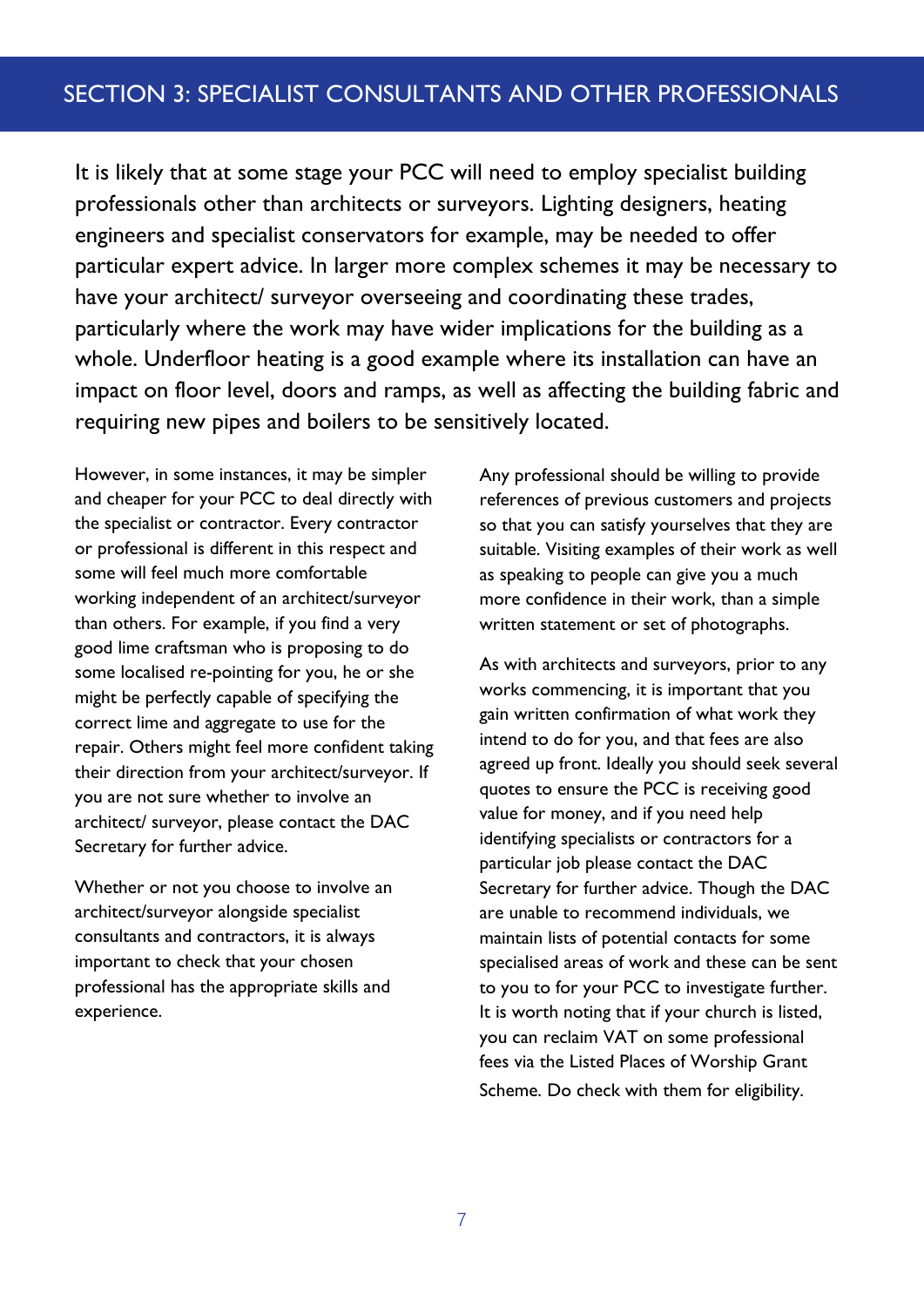Under current legislation, if more than 50% of your project costs (even if these are divided into stages over several years) are intended to be met by public funds (National Lottery Heritage Fund, Listed Places of Worship Grant Scheme and other public grant schemes), you will need to seek tenders for services by any architect or surveyor. Dependent upon the projected cost of professional services, the requirements are different:

#### FOR PROFESSIONAL SERVICES COSTING UP TO £10,000

You do not have to tender for professional services, but it is nevertheless good practice to be able to demonstrate good value for money.

#### FROM £10,000-£50,000

You will need to tender for professional services and provide evidence that it has taken place. You should aim to get at least three competitive quotes, and accept the one which demonstrates the best value for money.

#### FROM £50,000-£150,000

You will need to tender for professional services and provide evidence of competitive tendering procedures and advertising for services. Invitations to tender can be placed in newspapers or on the internet and the Church of England website has a specific section which enables churches to do this easily. Your evidence should be a report on the tenders received, as well as your decision on which to accept and why.

#### £150,000 UPWARDS

You will need to tender as outlined in the £50,000-£150,000 section following current legislation.

There are a few circumstances where the normal competitive tender process is neither suitable nor possible. If this is the case, you should speak to your grants caseworker at the National Lottery Heritage Fund and agree this in writing, before you award a contract to any particular professional.

Please be aware that cost is not the only factor which can be taken into account when selecting your successful bid from the tenders you receive. It is appropriate to also consider the architect/ surveyors experience, knowledge of your church, quality of service and familiarity with the type of work proposed. The important thing is to ensure your decision making is transparent, so that others can clearly see that a particular architect/surveyor was chosen fairly.

Regular updates on procurement are posted on the Church of England website at: **[www.churchofengland.org/more/church](http://www.churchofengland.org/more/church-resources/churchcare/advice-and-guidance-church-buildings/procurement)[resources/churchcare/advice-and](http://www.churchofengland.org/more/church-resources/churchcare/advice-and-guidance-church-buildings/procurement)[guidance-church-buildings/procurement](http://www.churchofengland.org/more/church-resources/churchcare/advice-and-guidance-church-buildings/procurement)** and on the Historic England website at: **[https://historicengland.org.uk/services](https://historicengland.org.uk/services-skills/grants/procurement-regulations/)[skills/grants/procurement-regulations/s](https://historicengland.org.uk/services-skills/grants/procurement-regulations/)**